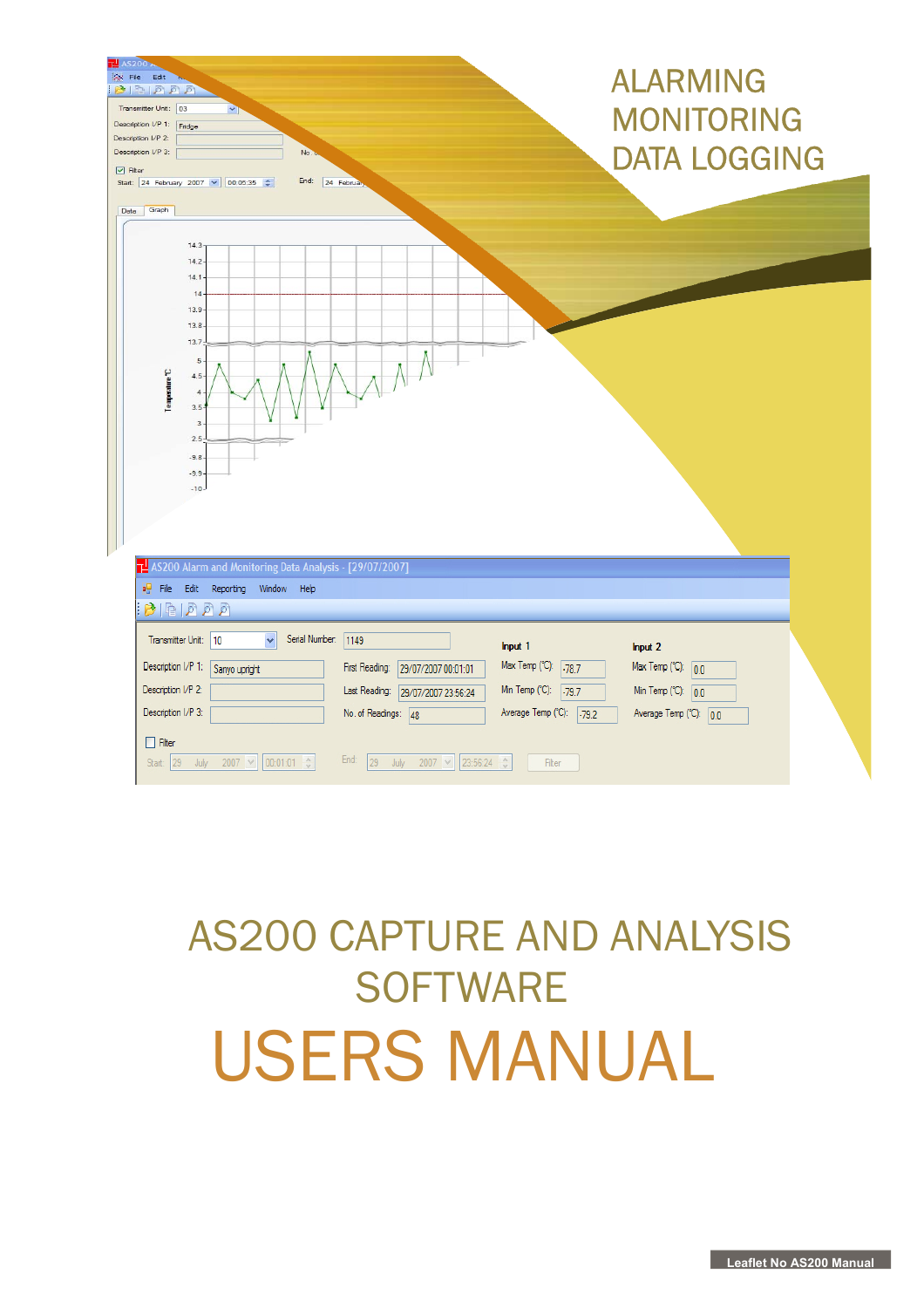### **Table of Contents**

**IMPORTANT:** THE LICENCE AGREEMENT SECTION 3 ON PAGE 7 MUST BE READ BEFORE INSTALLING OR USING SOFTWARE

| 1.0  | <b>Overview Capture Software</b>         | Page 3 |
|------|------------------------------------------|--------|
| 1.1  | Connecting a Computer to AS200RX         | Page 3 |
| 1.2  | <b>Installing Capture Software</b>       | Page 3 |
| 1.3  | <b>Connecting to the AS200RX</b>         | Page 3 |
| 1.4  | <b>Main Screen</b>                       | Page 3 |
| 1.5  | <b>Data Folders</b>                      | Page 4 |
| 1.6  | <b>Descriptions</b>                      | Page 4 |
| 1.7  | <b>Alarms</b>                            | Page 4 |
| 2.0  | <b>Overview Data Analysis Software</b>   | Page 4 |
| 2.1  | <b>Installing Data Analysis Software</b> | Page 4 |
| 2.2  | <b>Opening a Data File</b>               | Page 4 |
| 2.3  | <b>Using a Data File</b>                 | Page 4 |
| 2.4  | <b>Top Screen Displayed Information</b>  | Page 4 |
| 2.5  | <b>Column Data</b>                       | Page 4 |
| 2.6  | <b>Alarm Highlighted Column Data</b>     | Page 5 |
| 2.7  | <b>Filtering Data</b>                    | Page 5 |
| 2.8  | <b>Displaying Graphs</b>                 | Page 5 |
| 2.9  | <b>Graph Scale Break for Temperature</b> | Page 5 |
| 2.10 | X Axis Zooming                           | Page 5 |
| 2.11 | <b>Alarm Highlighting Graph Data</b>     | Page 6 |
| 2.12 | <b>Reporting</b>                         | Page 6 |
| 2.13 | <b>Report Output Format</b>              | Page 6 |
| 2.14 | <b>Clipboard Export</b>                  | Page 6 |
| 3.0  | <b>Licence Agreement</b>                 | Page 7 |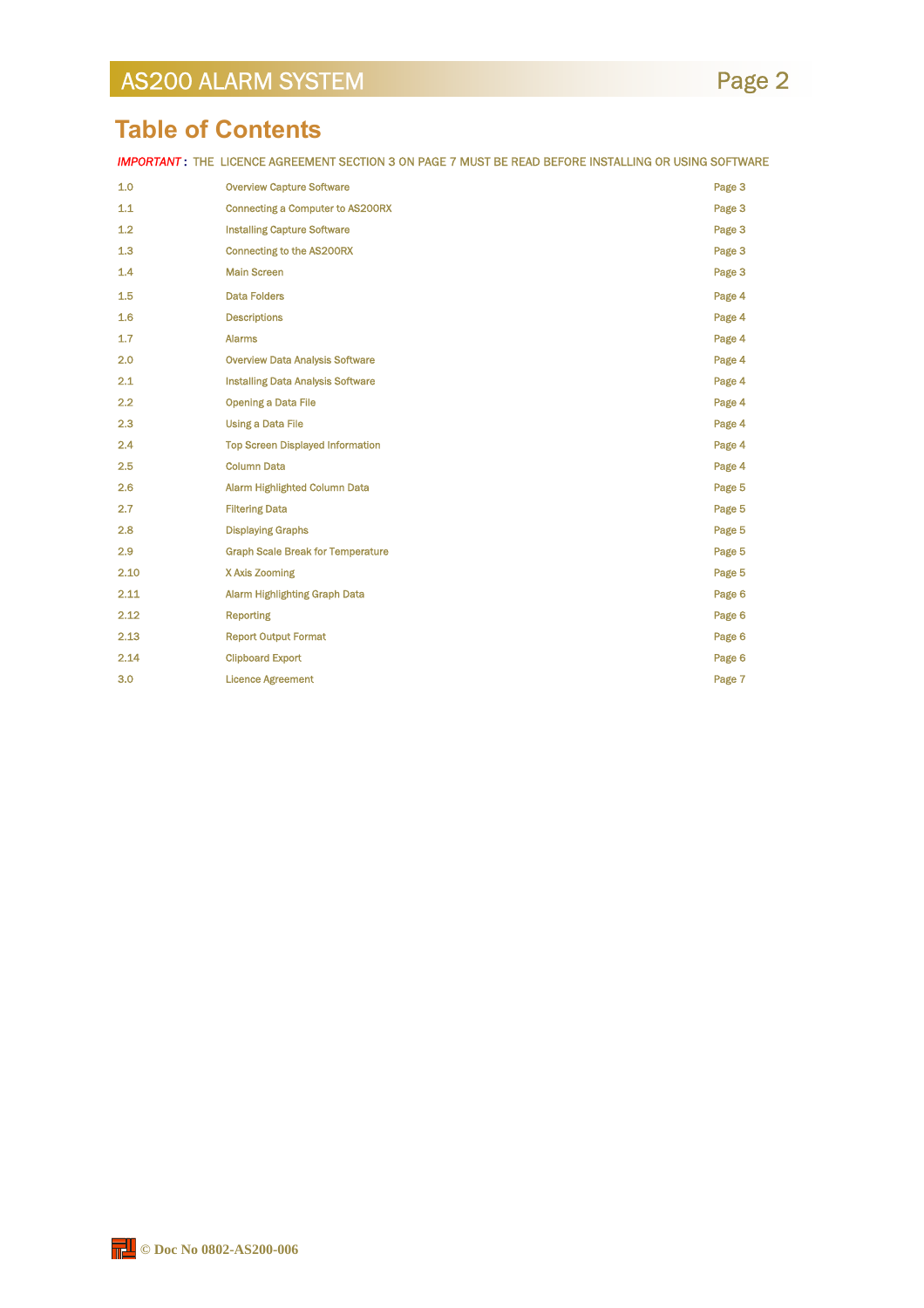### Page 3

### **Section 1 ► Monitoring & Data Capture Software**

#### 1 Overview

- Display and logging of all the information sent from the transmitters.
- Data is updated every 30 minutes from each transmitter, increasing to every 10 minutes when in an alarm condition.
- Information sent from each transmitter includes the following :- transmitter number, transmitter serial number, value I/P1, value I/P2, value I/P3, high alarm set-point, low alarm set-point, delay time and time of last update.
- Alarm status of input 1, input 2, input 3, AC power and low battery are displayed.
- Data is recorded in a CSV and PSA file. The PSA file is encrypted and can only be decoded and read by our analysis software. The CSV file can be read in our analysis software or excel. A set of new CSV and PSA files are generated every day to make record archiving simple.
- Standard 25 inputs can be expanded in blocks of 25 up to 125 inputs.

|                          |                        | AS200 Alarm and Monitoring - 25    |                |   |  |                          |                              |                          |         |                 |                                                            |                  |              |                         | $ \sigma$ x |
|--------------------------|------------------------|------------------------------------|----------------|---|--|--------------------------|------------------------------|--------------------------|---------|-----------------|------------------------------------------------------------|------------------|--------------|-------------------------|-------------|
|                          |                        | File Analysis Help                 |                |   |  |                          |                              |                          |         |                 |                                                            |                  |              |                         |             |
| No                       | <b>Tx Secial</b><br>No | Alarm IP IP IP AC Batt<br>Status 1 | $\overline{z}$ | 3 |  | <b>Description I/P 1</b> | <b>Description I/P 2</b>     | <b>Description I/P 3</b> | IP1     | MP <sub>2</sub> | Value Value Value <sub>Linit</sub> High<br>IP <sub>3</sub> | Alarm            | Low<br>Alarm | Delay Last<br>Time      | Update      |
| $\mathbf{1}$             | 1010                   | <b>OK</b>                          |                |   |  | Freezer Room 3.28 No 1   | N/A                          | <b>Door Switch</b>       | $+22.2$ | N/A             | Closed C                                                   | $+54.0$          | $-62.5$      | 20                      | 08:09       |
| $\overline{c}$           |                        | OK                                 |                |   |  |                          |                              |                          |         |                 |                                                            |                  |              |                         |             |
| 3                        | 1015                   | <b>OK</b>                          |                |   |  | Freezer Room 3.28 No 3   | N/A                          | <b>Door Switch</b>       | $+20.6$ | N/A             | Closed C                                                   | $+40.0$          | $-20.0$      | 10                      | 08:12       |
|                          | 4 1017                 | <b>OK</b>                          |                |   |  | ULT No 4 Room 2.67       | N/A                          | <b>Door Switch</b>       | $+19.8$ | N/A             | Closed C                                                   | $+40.0$          | $-20.0$      | 10                      | 08:14       |
| 5                        | 1010                   | LARM                               |                |   |  | Freezer No32 Temp Air    | <b>Freezer No 32 Product</b> | <b>Door Switch</b>       | $+28.9$ | $-0.2$          | Closed C                                                   | $+61.4$          | $+11.0$      | 11                      | 08:32       |
| 6                        |                        | OK                                 |                |   |  |                          |                              |                          |         |                 |                                                            |                  |              |                         |             |
| $\overline{\phantom{a}}$ |                        | OK                                 |                |   |  |                          |                              |                          |         |                 |                                                            |                  |              |                         |             |
| 8                        | 1038                   | LARM                               |                |   |  | ULT No 5 Room 2.67       | N/A                          | Door Switch              | $+18.9$ | N/A             | 0 <sub>pen</sub>                                           | $C$ +31.7        | $-20.0$      | $\overline{\mathbf{z}}$ | 08:32       |
| 9                        |                        | OK                                 |                |   |  |                          |                              |                          |         |                 |                                                            |                  |              |                         |             |
| 10 <sup>1</sup>          |                        | <b>OK</b>                          |                |   |  |                          |                              |                          |         |                 |                                                            |                  |              |                         |             |
|                          | 11 1027                | <b>OK</b>                          |                |   |  | ULT No 6 Room 2.67       | <b>N/A</b>                   | <b>Door Switch</b>       | $+21.7$ | N/A             | Closed C                                                   | $+40.0$          | $-29.8$      | 9                       | 08:32       |
|                          | 12 1020                | <b>OK</b>                          |                |   |  | LN2 Unit Room 2 8.0      | N/A                          | N/A                      | $+21.5$ | N/A             | Closed C                                                   | $+40.0$          | $-20.0$      | 10                      | 08:13       |
| 13                       |                        | <b>OK</b>                          |                |   |  |                          |                              |                          |         |                 |                                                            |                  |              |                         |             |
| 14                       |                        | OK                                 |                |   |  |                          |                              |                          |         |                 |                                                            |                  |              |                         |             |
|                          | 15 1018                | OK                                 |                |   |  | Incubator 3.22 No 1      | N/A                          | <b>Door Switch</b>       | $+21.2$ | N/A             | Closed C                                                   | $+40.0$          | $-20.0$      | 10                      | 08:14       |
| 16                       |                        | OK                                 |                |   |  |                          |                              |                          |         |                 |                                                            |                  |              |                         |             |
|                          | 17 1019                | <b>OK</b>                          |                |   |  | Incubator 3.22 No 2      | <b>N/A</b>                   | Door Switch              | $+23.1$ | N/A             | Closed C                                                   | $+40.0$          | $-20.0$      | 10                      | 08:14       |
| 18                       |                        | <b>OK</b>                          |                |   |  |                          |                              |                          |         |                 |                                                            |                  |              |                         |             |
|                          | 19 1012                | OK                                 |                |   |  | Freezer Room 3.28 No 2   | N/A                          | <b>Door Switch</b>       | $+20.3$ | N/A             | Closed C                                                   | $+40.0$          | $-20.0$      | 10                      | 08:14       |
|                          | 20 1013                | OK                                 |                |   |  | Freezer Room 3.28 No 5   | N/A                          |                          | $+20.5$ | N/A             | Closed C                                                   | $+40.0$          | $-20.0$      | 10                      | 08:15       |
|                          | 21 1014                | <b>OK</b>                          |                |   |  |                          |                              |                          | $+20.6$ | N/A             | Closed C                                                   | $+40.0$          | $-20.0$      | 10                      | 08:14       |
|                          | 22 1016                | <b>OK</b>                          |                |   |  | Freezer Room 3.28 No 6   | <b>N/A</b>                   | <b>Door Switch</b>       | $+20.6$ | N/A             | Closed C                                                   | $+40.0$          | $-20.0$      | 10                      | 08:15       |
| 23                       |                        | OK                                 |                |   |  |                          |                              |                          |         |                 |                                                            |                  |              |                         |             |
|                          | 24 1001                | OK                                 |                |   |  | Incubator 3.22 No 3      | N/A                          | <b>Door Switch</b>       | $+19.8$ | N/A             | Closed C                                                   | $+91.0$ $-148.0$ |              | $\mathbf{1}$            | 08:33       |
| 25                       |                        | <b>OK</b>                          |                |   |  |                          |                              |                          |         |                 |                                                            |                  |              |                         |             |

#### 1.1 Connecting a Computer to AS200RX

Connect the USB cable from the computer to the receiver. It is assumed that the drivers will be loaded from the initial installation of the setup software. If the drivers have not been installed consult the AS200 Operating manual and disc supplied with the receiver.

#### 1.2 Installing Capture Software

Double click on the AS200 Capture 25 file, prompts will guide the installation. Once installed the program can be accessed from the program bar under the heading Asper.

#### 1.3 Connecting to the AS200RX

If the Receiver is connected to the computer the capture software will connect automatically when the program is started. On the first start up of the software the user will be prompted to choose whether a buffer board or no buffer board is installed in the receiver. Connect will be displayed at the bottom LHS of the screen with the com port used. If the software has not been connected, disconnected or no device found will be displayed. To connect manually go to File > Connect.

The Capture software must be continually run to capture and store data if a buffer board is not installed in the receiver. If the receiver becomes disconnected from the computer the system will display "Disconnected". If a buffer board is installed in the receiver it will continue to log data when disconnected from the computer. The buffer board must be enabled in the software if fitted to the receiver. Setting > Buffer.

To synchronise the time in the buffer board to the computer go to Setting > Set time.

*Note : If you find a problem with the receiver not connecting to the software try the following.* 

- *1. Reboot software.*
- *2. Switch receiver off then on with the receiver on/off switch situated in the back panel.*
- *3. Change to another usb port on the computer.*
- *4. Fit a usb hub to the computer*

#### 1.4 Main Screen

The data will collect the following details from each transmitter, transmitter number, transmitter serial number, value I/P1, value I/P2, value I/P3, high alarm set-point, low alarm set-point, delay time and time of last update. This data will be collected every 30 minutes, this interval will increase to every 10 minutes when the transmitter is in an alarm condition. If a probe is broken at a transmitter PB will be displayed at the input value.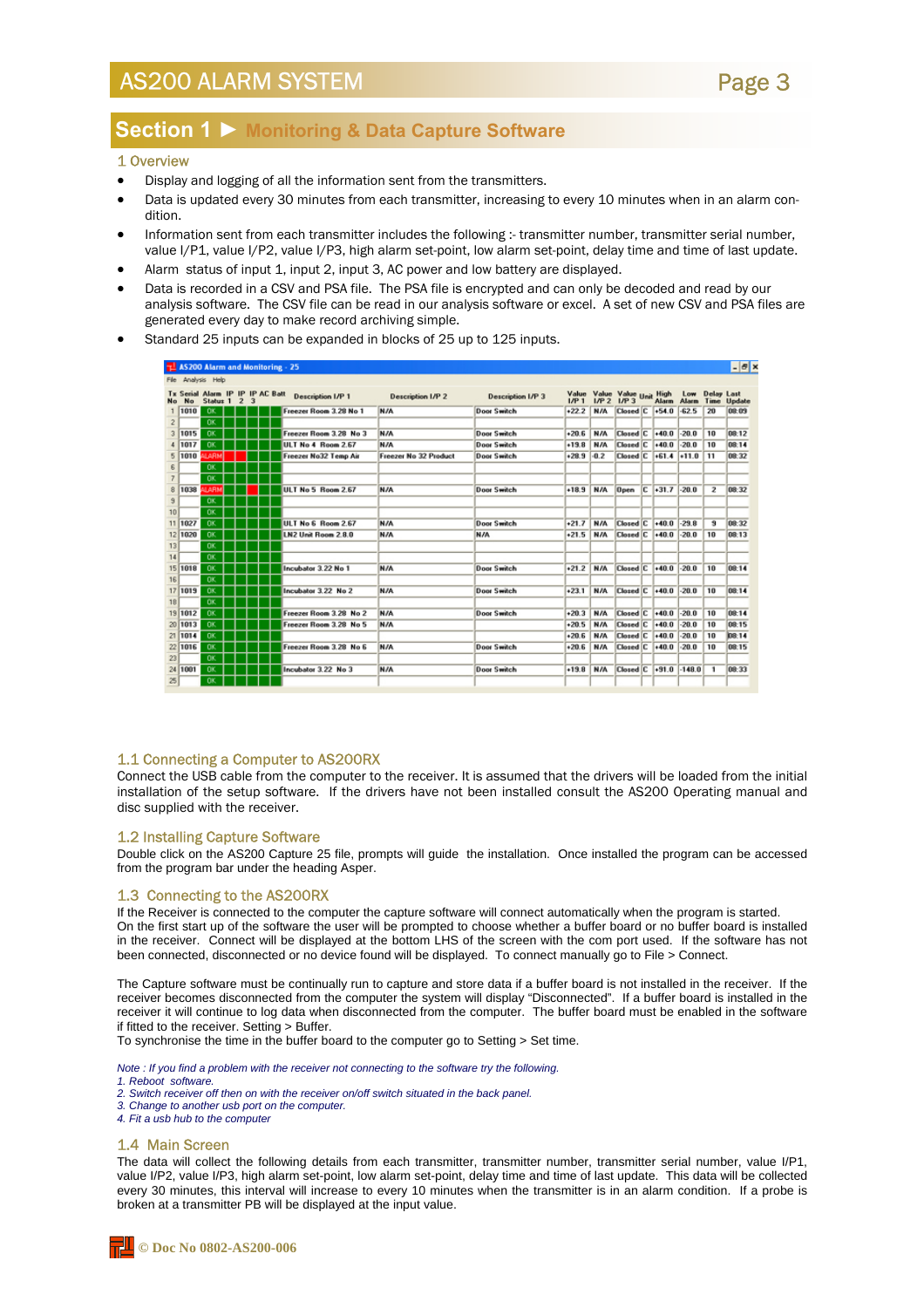

#### 1.5 Data Folders

The user can enter the path of two data folders where the collected data will be stored. File > Data Folders > Data Folder1 + Data Folder 2.

#### 1.6 Descriptions

The user can enter descriptions for I/P1, I/P2 and I/P3 for each transmitter. Most transmitters purchased only use I/P1 and a typical description would be type of equipment or ID or location. E.g. –80 Freezer No 05.

#### 1.7 Alarms

Alarms are indicated on the screen by the colour off the transmitter monitoring box, changing from green to red. Items monitored are I/P1, I/P2, I/P3, AC connected and battery low.

### **Section 2 ► DATA ANALYSIS SOFTWARE**

#### 2.0 Data Analysis Software Overview

- CSV and encoded PSA files can be read.
- Numerical & Graph information easily displayed for any transmitter.
- Easy print facility for data required.
- Filtering of data is possible between specific dates and times.
- Statistical Information of the following is recorded : First Reading; Date and Time, Last Reading; Date and Time, Number of Readings, Maximum Temperature, Minimum Temperature, Average Temperature, Time in High Alarm and Time in Low Alarm.
- The Data Capture software and Data Analysis software come as a package. Each licence allows one capture software and up to 5 data analysis software programs.

#### 2.1 Installing Data Analysis Software

Double click on the AS200 Alarm and Monitoring Data Analysis file, prompts will guide the installation. Once installed the program can be accessed from the program bar under the heading Asper.

#### 2.2 Opening a Data File

To open a data file go to File > Open. The files are automatically saved in a date form e.g. 12\_08\_2007 is data collected on the 12th August 2007. Two files are made for each date a csv and psa. The psa file is encrypted and can only be viewed in the analysis software.

#### 2.3 Using a Data File

Once the required date or dates are opened for analysis, select the transmitter unit number required to be viewed. This is done by using the mouse to move the "Transmitter Unit" column numbers up or down. Once the required transmitter unit is selected data for this unit is displayed.

#### 2.4 Top Screen Displayed Information

Information at the top of the screen is displayed for the selected transmitter. The information is Serial Number, Descriptions if entered into the capture screen, First Reading, Last Reading, Number of Readings, Max Temp, Min Temp and Average Temp for I/P1 and I/P2.

| AS200 Alarm and Monitoring Data Analysis - [29/07/2007]               |                                             |                               |                                  |
|-----------------------------------------------------------------------|---------------------------------------------|-------------------------------|----------------------------------|
| a <sup>n</sup> File Edit Reporting<br>Window Help                     |                                             |                               |                                  |
| $\mathbb{B} \mathbb{B} \mathbb{B}$ , $\mathbb{B} \mathbb{B}$          |                                             |                               |                                  |
| Serial Number: 1149<br>Transmitter Unit:<br>10<br>$\checkmark$        |                                             | Input 1                       | Input 2                          |
| Description I/P 1:<br>Sanyo upright                                   | First Reading: 29/07/2007 00:01:01          | Max Temp (°C):<br>$-78.7$     | Max Temp ( $^{\circ}$ C): 0.0    |
| Description I/P 2:                                                    | Last Reading:<br>29/07/2007 23:56:24        | Min Temp (°C):<br>$-79.7$     | Min Temp ( $^{\circ}$ C): 0.0    |
| Description I/P 3:                                                    | No. of Readings: 48                         | Average Temp (°C):<br>$-79.2$ | Average Temp $(^{\circ}C)$ : 0.0 |
| $\Box$ Filter<br>July 2007 $\vee$ 00:01:01 $\hat{z}$<br>Start: $ 29 $ | End: 29<br>July 2007 $\vee$ 23:56:24 $\div$ | Filter                        |                                  |

#### 2.5 Column Data

The data in the columns gives easy access to the following :-

Date, Time, Temperature input 1, Temperature Input 2, Door Switch I/P3, AC Power, Battery Condition, High Alarm Set-point, Low Alarm Set-point and Delay Time.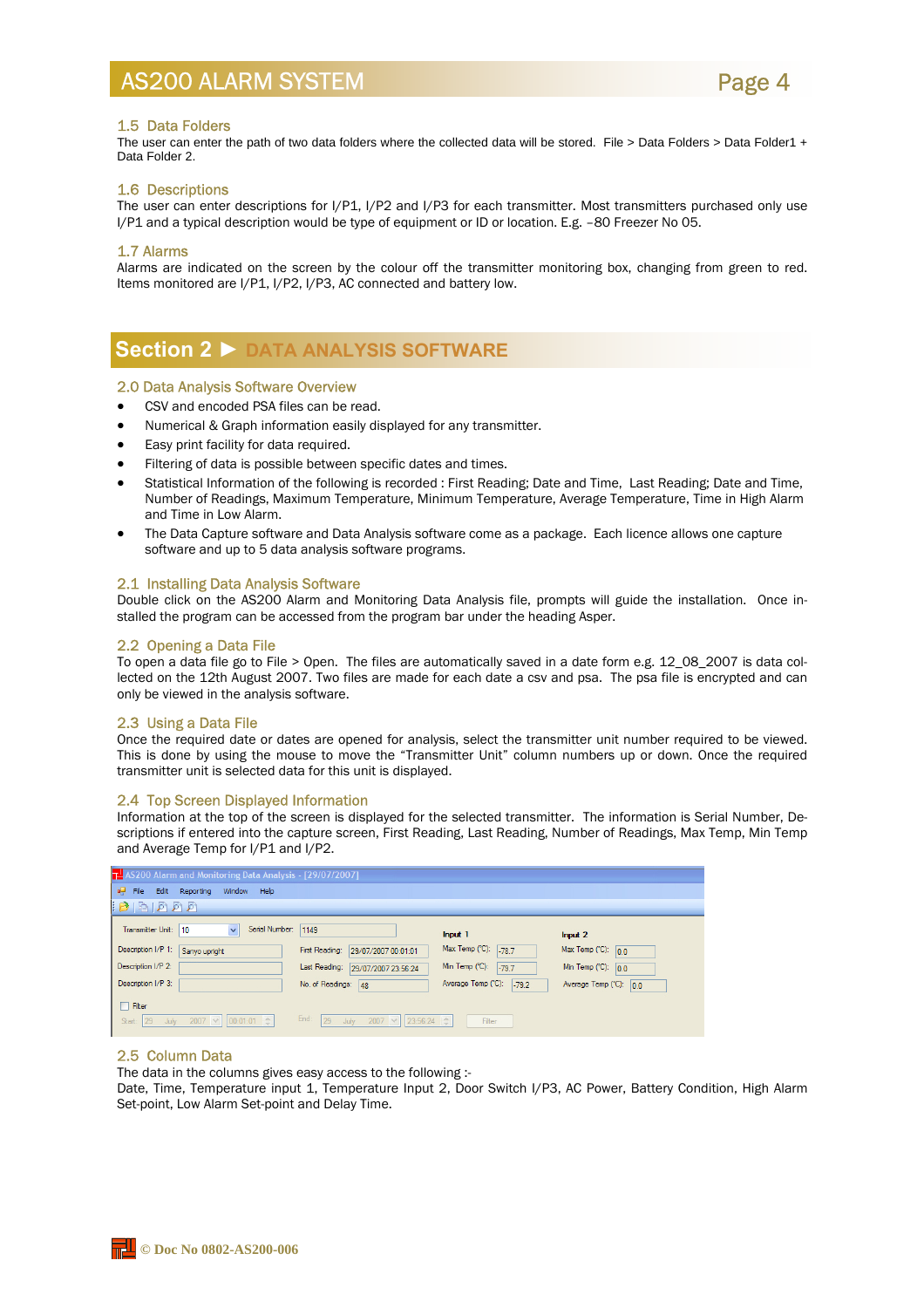### Page 5

#### 2.6 Alarm Highlighting Column Data

If an alarm occurs it will be highlighted in red for a high alarm and blue for a low alarm in the column data.

|                        |                                                        |             | In ret too. Against these year.                             | <b>Tall 20 Moor and Rentwing Tota Institute (14/31/1997)</b> |                              |                                |                                                   |                              |                  |                                     | 54                            |
|------------------------|--------------------------------------------------------|-------------|-------------------------------------------------------------|--------------------------------------------------------------|------------------------------|--------------------------------|---------------------------------------------------|------------------------------|------------------|-------------------------------------|-------------------------------|
| <b>BUNGARY</b>         |                                                        |             |                                                             |                                                              |                              |                                |                                                   |                              |                  |                                     |                               |
| <b>Search Inc., CO</b> |                                                        |             | a) bechase me<br><b>Security 1999</b> Use Food 14 For color |                                                              |                              | the feeling. Units also taken  | <b>Bald T</b>                                     | the first file list is       |                  | <b>Sold P</b><br>the first Fit  par |                               |
| <b>Secretary of C.</b> |                                                        |             |                                                             |                                                              |                              | Las Desire - In colonial count |                                                   | be beautiful living 1        |                  | Ha Tare 712 213                     |                               |
| <b>Service of D</b>    |                                                        |             |                                                             |                                                              | <b>Number of</b>             |                                |                                                   | <b>Insura Sea (Fo. 1964)</b> |                  |                                     | <b><i>SANA FANCOL 112</i></b> |
| CLIma.                 |                                                        |             |                                                             |                                                              |                              |                                |                                                   |                              |                  |                                     |                               |
|                        |                                                        |             | the D Search St. Collabor 17.                               |                                                              |                              |                                | 200 St Special College in College and College and |                              |                  |                                     |                               |
|                        |                                                        |             |                                                             |                                                              |                              |                                |                                                   |                              |                  |                                     |                               |
| hee joints             |                                                        |             |                                                             |                                                              |                              |                                |                                                   |                              |                  |                                     |                               |
|                        |                                                        |             |                                                             |                                                              |                              |                                |                                                   | 岂                            | $\frac{1}{2}$    |                                     | ٠                             |
|                        |                                                        | <b>Time</b> | <b>WOMAN</b><br>Not 170                                     | <b>Temperature</b><br><b>NASTO</b>                           | <b>Star De</b><br>$144$      | æ.<br><b>First</b>             | <b>Saliman</b><br>Gras                            | <b>JELEST</b>                | ≂<br><b>IRAP</b> | $\sim$<br>≂                         |                               |
|                        | <b>M-TE-SMT</b>                                        | 100949-010  |                                                             |                                                              | <b>South</b>                 | 16.24                          | <b>AUTO CAL</b>                                   | 38.1                         | m<br>193         | ٠                                   |                               |
|                        | averaged them in mot                                   |             |                                                             |                                                              | <b>South</b>                 | AL DR                          | <b>AFT? OR</b>                                    | <b>ME</b>                    | <b>TRE</b>       | Ξ                                   |                               |
|                        | by \$6,000 to \$1.00 Mil-                              |             |                                                             |                                                              | South                        | ad be-                         | <b>Auto</b> in                                    | <b>MA</b>                    | $-0.6$           | ÷                                   |                               |
|                        | armier into a ma                                       |             |                                                             |                                                              | <b>Grant</b>                 | 167.04                         | <b>BUTT ON</b>                                    | <b>HER</b>                   | 10.4             | ×                                   |                               |
|                        | NAME OF GROOM AND ADDRESS.                             |             |                                                             |                                                              | <b>Donal</b>                 | R <sub>0</sub>                 | <b>BATTIN</b>                                     | 281                          | costs.           | -<br>×                              |                               |
|                        | parts one? 14230-16-4418                               |             |                                                             |                                                              | <b>Single</b>                | AC16                           | bei <sup>n</sup> im                               | $-400$                       | $-0.01$          | ×                                   |                               |
|                        | sedant inches and                                      |             |                                                             |                                                              | <b>Should</b>                | ALC:N                          | <b>ANTI AM</b>                                    | <b>HELE</b>                  | 148.8            | ٠                                   |                               |
|                        | published contacts and                                 |             |                                                             |                                                              | <b>South</b>                 | 40.796                         | <b>ANTI TAX</b>                                   | <b>HER</b>                   | <b>TOS</b>       | c<br>٠                              |                               |
|                        | <b>MORE INNER</b>                                      |             |                                                             |                                                              | <b>Dock</b>                  | <b>AC DE</b>                   | Auto Car                                          | 1688                         | mi               | ×                                   |                               |
|                        |                                                        |             |                                                             |                                                              |                              | .,                             |                                                   |                              |                  |                                     |                               |
|                        |                                                        |             |                                                             |                                                              |                              |                                |                                                   |                              |                  |                                     |                               |
|                        |                                                        |             |                                                             |                                                              |                              |                                |                                                   |                              |                  |                                     |                               |
|                        | printed back as                                        |             |                                                             |                                                              | <b>SHA</b>                   | 8.16                           | <b>MITTIN</b>                                     | 1,88.9                       | <b>THE</b>       | $\mathbf{z}$                        |                               |
|                        | ING ON! BUYE IS 4                                      |             |                                                             |                                                              | Dend                         | <b>IK OK</b>                   | <b>BRITT CM</b>                                   | $-0.001$                     | <b>TRE</b>       | ×                                   |                               |
|                        | publicated African stude                               |             |                                                             |                                                              | <b>Though</b>                | MT-THE                         | Buffin car                                        | 48.6<br>-                    | 199.9            | ٠<br><b>Color</b>                   |                               |
|                        | PHOENIX (1718) 23-722                                  |             |                                                             |                                                              | <b>Tomat</b>                 | K.26                           | <b>BITTIN</b>                                     | 1.0001                       | $+0.04$          | ×                                   |                               |
|                        | <b>ANTIQUEST DESCRIPTION</b><br>pergrass? laborated in |             |                                                             |                                                              | <b>lime</b>                  | 45.74<br>46.06                 | 60718<br><b>GATTIN</b>                            | 1988<br><b>GREE</b>          | $+0.1$<br>$-0.4$ | ×<br>٠                              |                               |
|                        | la-to-latt: lack-cf ac)                                |             |                                                             |                                                              | <b>Stock</b><br><b>Count</b> | 16.04                          | <b>BATT-DR</b>                                    | ALC: U                       | 14.4             | ×                                   |                               |
|                        |                                                        |             |                                                             |                                                              |                              |                                |                                                   |                              |                  | $-0.00000$                          |                               |
|                        | <b>DI-SERVIT TERCHI MUS</b>                            |             |                                                             |                                                              | <b>Dank</b>                  | <b>NOW</b>                     | <b>SHIT DK</b>                                    | $-1488$                      | <b>TOP</b>       | ٠                                   |                               |

#### 2.7 Filtering Data

Data can be filtered by ticking the filter box and selecting a start date and time and end date and time. Once this has been done click on the filter button.

#### 2.8 Displaying Graphs

A graph of the current data can be displayed by clicking on the Graph Tab. To return to the column data, click on the Data Tab.

#### 2.9 Graph Scale Break for Temperature

When the graph is displayed, if there is a relatively large difference between the High Alarm, Low Alarm and I/P1, I/P2 measurements, the I/P1 and I/P2 variations can be hard to distinguish. To make this clearer, the "Axis Scale Break" feature collapses the gap between the highest data line and lowest data line. This allows the variations between the data lines to become more visible.



#### Scale Break Off Scale Break On

#### 2.10 X Axis Zooming

As well as the existing "Filter" functionality of the analysis application, which allows the user to filter a subset of the transmitter readings using a smaller time span, there is also the "Graph Zoom" function. This allows the user to zoom into a specific X-axis range of the graph. This is achieved by clicking on the start of the range required and then dragging the mouse to the end of the range the zoomed data is then displayed.

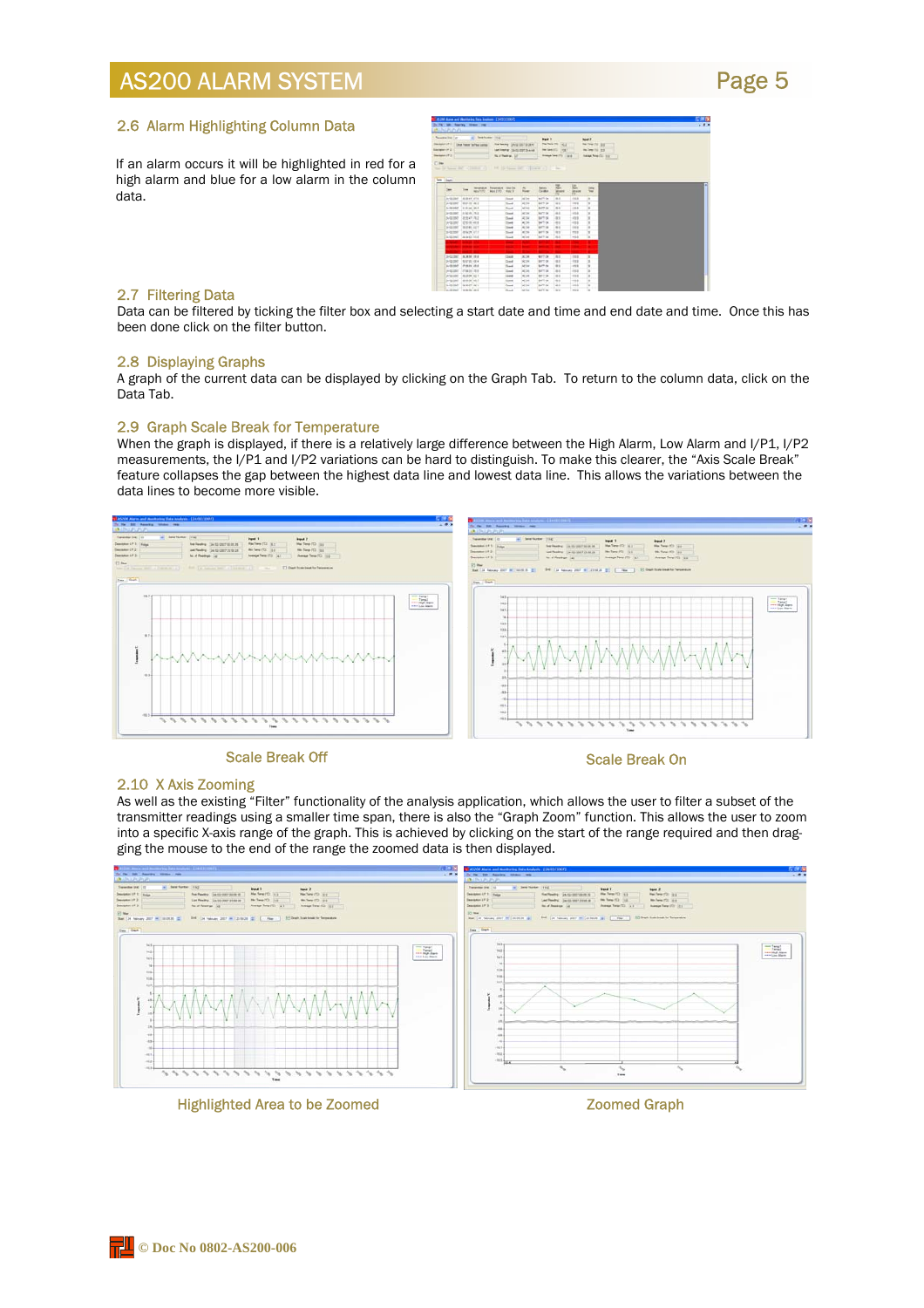### Page 6

#### 5.11 Alarm Highlighliting



If either I/P1 (Temp1) or I/P2 (Temp2) value goes into the high alarm, the graph line is coloured red. If the input value goes below the low alarm set-point, the graph line is coloured blue.

#### 5.12 Reporting

Print out of data can be done in three ways.

- "Transmitter Report" prints the data column view.
- "Graph Report" prints the graph view.
- "Summary Report" prints the "header" information for each transmitter.

To access these functions go to Reporting > Transmitter Report etc.



#### 5.13 Report Output Format

The reports can be output in the following formats: -

- Adobe Acrobat (PDF)
- Microsoft Excel
- Microsoft Word

B MaExport Report

s

This can be done by selecting the "Exporting Report" button from the top left of the report window. Then select the report type from the "Save as type" selection in the "Export Report" dialog window.

#### 5.14 Clipboard Export

.

Data in the data column and graph can be copied to the windows clipboard. In the data column the user can select the appropriate data cells using the mouse. The user then select the "Edit / Copy" menu item from the main window. For graphs the Graph's image is copied to the Windows Clipboard

Once the data is copied to the Windows Clipboard, this can then be pasted into any appropriate Windows application (*Note :- By clicking the top left cell, all the cells in the data column are selected)*